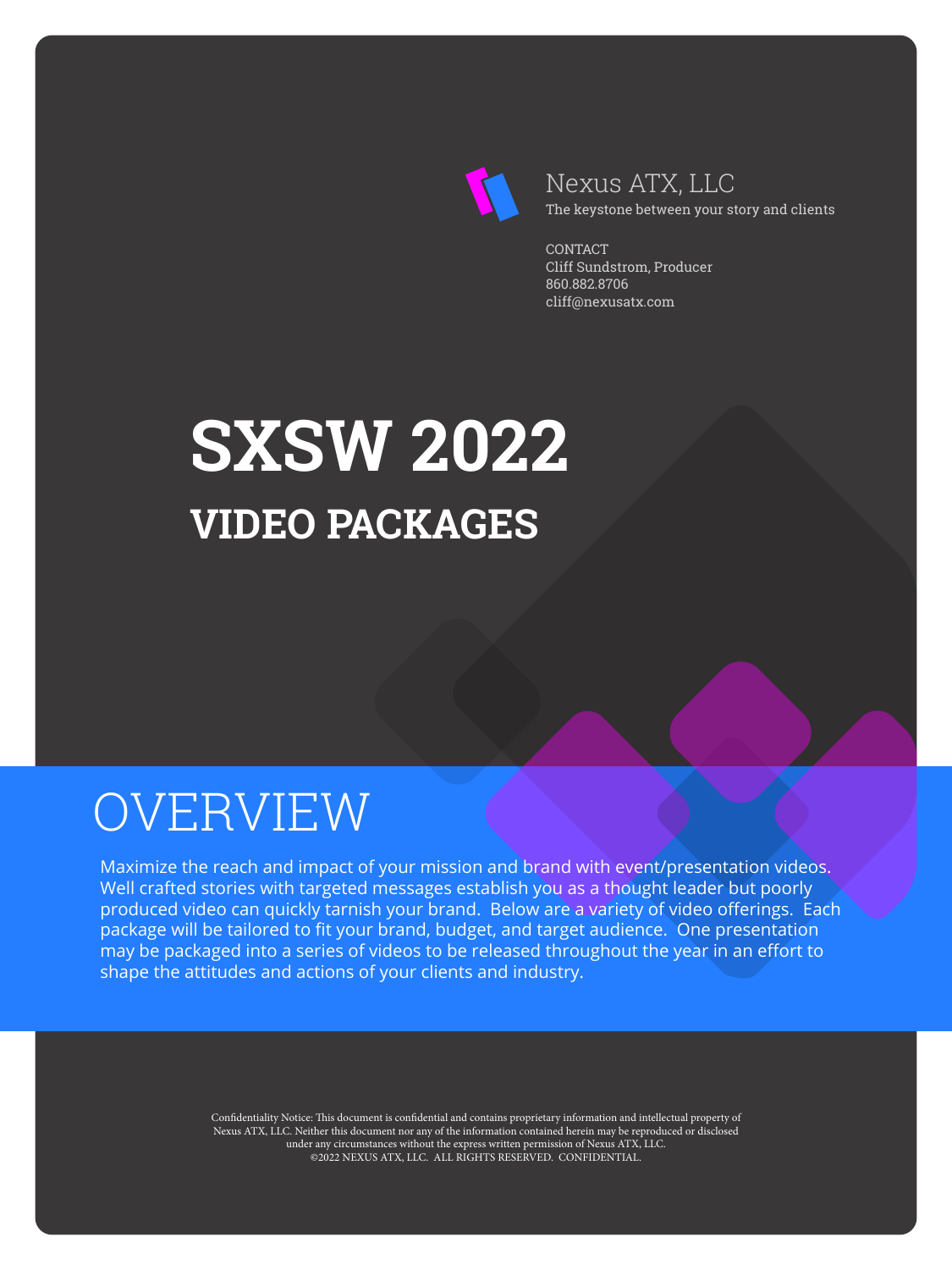# **VIDEO PACKAGES**

*All packages include 1 HD camera, 1 camera operator, audio recording from PA system, and color grading/audio mixing.*

#### BASIC PRESENTATION EDIT | \$850

Raw video footage and audio files compiled into a basic edit of your full presentation or panel. Includes audio mixing, color grading, and simple intro/outro title graphics.

### PREMIERE PRESENTATION EDIT | \$2,100

A visually engaging edit of your SXSW presentation or panel. Includes graphics, animated slides, intro/outro title graphics, brand logos, name/title cards of presenters, stock footage, and music.



5-15 minute version of a Premiere Presentation Edit.

3-5 minute speaking reel. May include footage from past presentations. Includes graphics, intro/outro title graphics, music, brand logos, name/title cards of presenters, and animated slides.

*Our most popular package. \$1,000 in savings.*

PREMIERE & HIGHLIGHTS COMBO | \$3,2000

# **UPGRADES**

SPEAKING REEL | \$2,100

TWO CAMERA SHOOT | \$400

Add a 2nd camera & videographer to your shoot to include audience b-roll, close up and wide shot variations, provide additional editing options, and improve visual engagement of your video.

### UNEDITED PHOTOS | \$300

About 100 unedited photos. Photos received via digital download or onsite after presentation or panel.

### EDITED PHOTOS | \$600

30-50 edited photos of your SXSW presentation or panel.

#### SXSW STOCK FOOTAGE | \$1,200

SXSW event stock footage available for video professionals. Including drone footage, SXSW signage, booths/vendors, concerts, iconic Austin attractions, etc.

### **[VIEW SAMPLE](https://youtu.be/FLS0t5Q5PVg)**

**[VIEW SAMPLE](https://youtu.be/9b837ODoM4c)**

**[VIEW SAMPLE](https://youtu.be/nskuJXg8KFo)**

**[VIEW SAMPLE](https://youtu.be/jWzT8lVGDTA)**